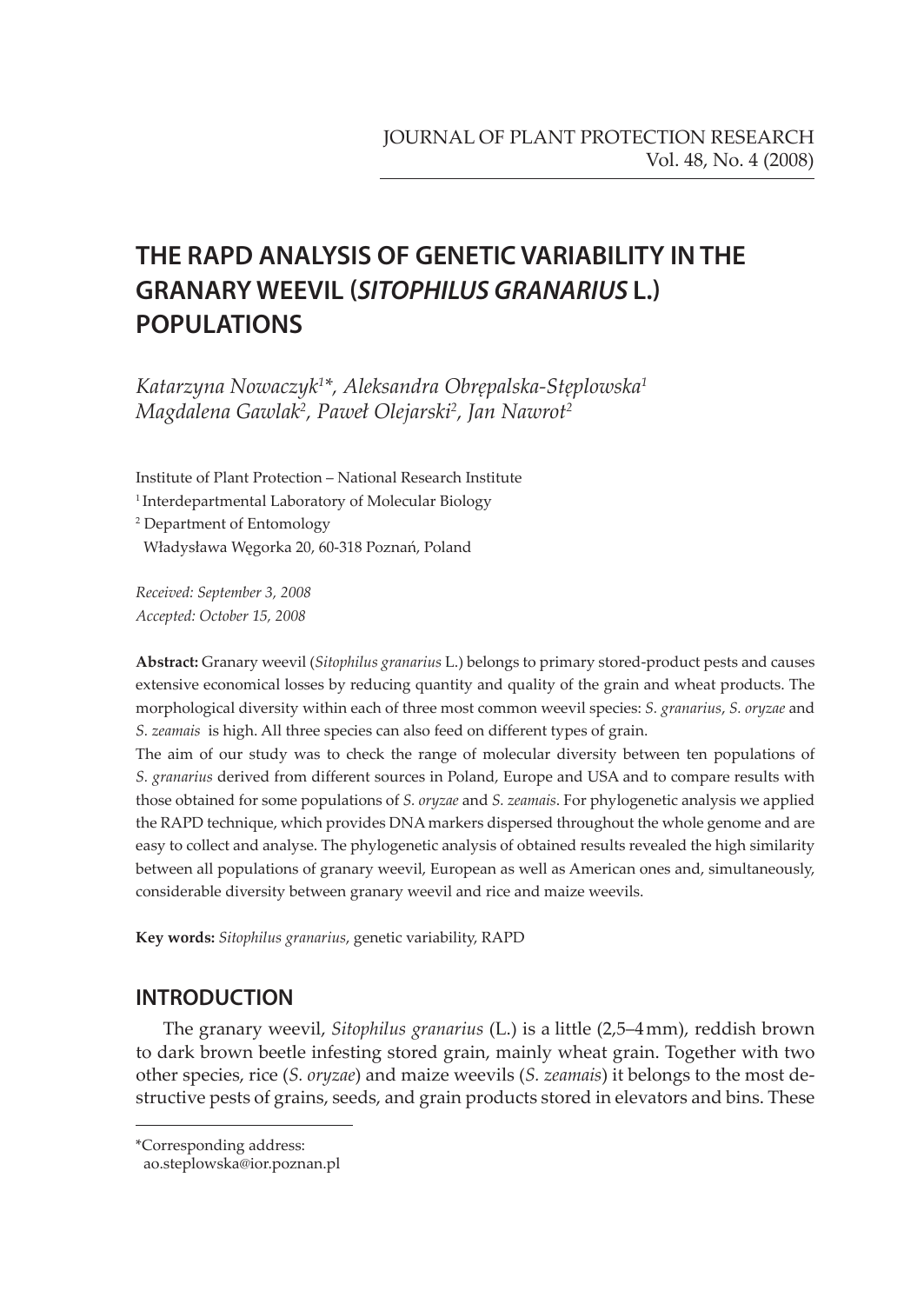pests are widely distributed throughout the world and can feed on wheat, corn, oats, barley, sorghum, Kaffir seed and buckwheat. Granary weevil is not capable to fly, therefore it is confined to stored grain and is primarily transported by man, whereas infestation with rice and maize weevils, which are able to fly, could develop on a field prior to harvesting (Levinson and Levinson 1994).

The origin of granary weevil remains enigmatic, although it had been found in ancient Egyptian tombs from 3rd millennium BC (Levinson and Levinson 1994) and it presumably spread from there throughout Northern Europe during the Roman period. Afterwards, granary weevil was probably brought to USA from Europe with the grain (Calvin 2001). The most likely origin of rice weevil is India, now it occurs in subtropical and tropical climate: Australia, Mexico, Africa, India, South-West Asia. It could had been introduced to Poland with the transport of rice and maize. Maize weevil occurs in tropical and subtropical regions such as: India, middle and South Asia, Mexico, southern USA, Argentina and China (Nawrot 2006).

Polymerase chain reaction-based random amplified polymorphic DNA (PCR-RAPD) technique had been applied as a technique suitable for studying genetic diversity among populations in early 90's of recent century (Huff *et al*. 1993) and since then have been commonly used to estimate genetic relationship within species (Orti'z-Dorda *et al*. 2005). In present study the technique was employed for quantifying RAPD variation among ten populations of *S. granarius*, simultaneously analyzing dispersion of markers in two populations of *S. zeamais* and one population of *S. oryzae*, used as outgroups.

## **MATERIALS AND METHODS**

#### **Biological material**

Adults of the granary weevil used in experiments came from our laboratory colony maintained on whole wheat kernels (winter variety KANCLER) at 24°C and 65– 70% relative humidity and were kindly provided by various institutions from Poland, Germany, Denmark, France and USA. Two populations of maize weevil came from Germany and Italy and the rice weevil came from our laboratory colony (Tab. 1).

#### **DNA isolation**

From each population 5–10 insects were selected and total DNA isolated from whole weevils using DNeasy® Tissue Kit (Qiagen, Valencia, CA, USA) after overnight digestion with Proteinase K. The integrity and purity of DNA was checked during electrophoresis (Sambrook *et al*. 1989) and the DNA concentration was measured using spectrophotometer (NanoDrop Technologies, Wilmington, DE, USA ).

#### **RAPD analysis**

For the RAPD analysis of *Sitophilus* populations 20 primers have been applied. Sequences of primers and annealing temperatures for the primers finally used for analysis are grouped in table 2.

PCR reactions were carried out in Eppendorf Mastercycler in the final volume of 10 µl. The reaction mixtures contained 50 ng DNA, 1 µM of the primer, 200 µM dNTP (Novazym), 2mM MgCl<sub>2</sub>, 0.2 U of Platinum®*Taq* polymerase in 1x Rxn buffer (Invitrogen, Carlsbad, CA, USA). The samples were amplified for 40 cycles. Each cycle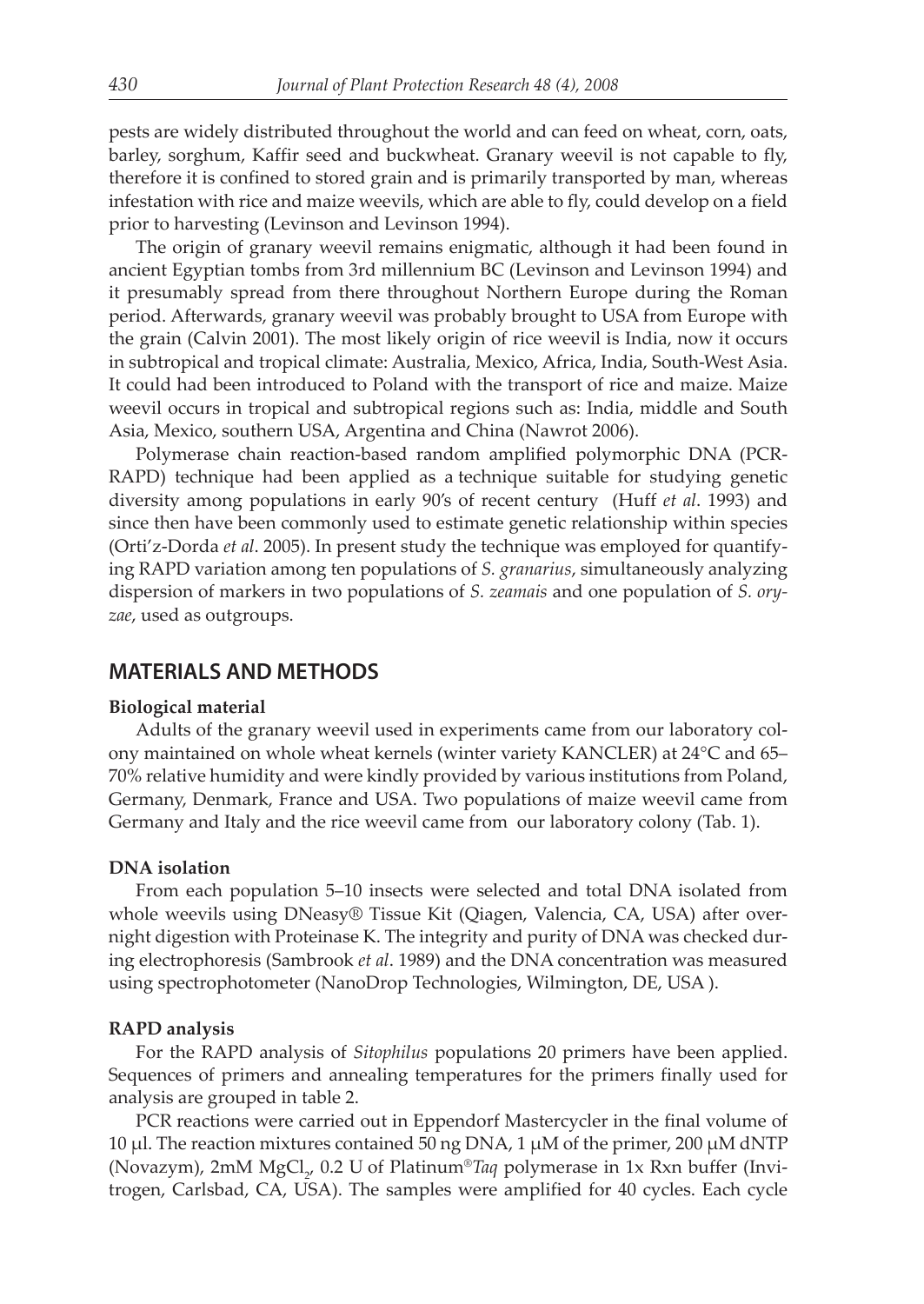| The weevil's species | Origin                                                                         | Type of<br>culture | Population ID |
|----------------------|--------------------------------------------------------------------------------|--------------------|---------------|
| S. granarius         | Institute of Plant Protection - National<br>Research Institute, Poznań, Poland |                    | SgP0          |
| S.granarius          | Uscikowo Oborniki Wlkp., Poland                                                | wild               | SgP1          |
| S. granarius         | University of Warmia and Mazury in<br>Olsztyn, Poland                          | laboratory         | SgP10         |
| S. granarius         | Kraków, Poland                                                                 | wild               | SgP11         |
| S. granarius         | Brzeg, Poland                                                                  | wild               | SgP14         |
| S. granarius         | Fajslawice, Lublin, Poland                                                     | wild               | SgP15         |
| S. granarius         | Julius Kuehn Institute,<br>Berlin, Germany                                     | laboratory         | SgGe          |
| S. granarius         | LNDS-QUALIS,<br>Villenave D'ornon Cedex, France                                | laboratory         | SgFr          |
| S. granarius         | University of Aarhus,<br>Lyngby, Denmark                                       | laboratory         | SgDe          |
| S. granarius         | Biological Research Unit USDA-ARS,<br>Manhattan, Kansas, USA                   |                    | SgUS          |
| S. oryzae            | Institute of Plant Protection - National<br>Research Institute, Poznan, Poland |                    | So            |
| S. zeamais           | University of Molise,<br>Campobasso, Italy                                     | laboratory         | <b>SzIt</b>   |
| S. zeamais           | Julius Kuehn Institute,<br>Berlin, Germany                                     | laboratory         | SzGe          |

Table 1. Origin and IDs of *Sitophilus* ssp. populations used in present study

consisted of the following steps: denaturation at 95°C for 1 min, annealing at 32–48°C for 30 s (Tab. 2), primer extension at 72°C for 2 min 30 s. After the last cycle, final elongation was carried out for 10 min.

PCR products were separated in 1,2 % agarose gels (NuSieve Agarose, Cambrex) stained with ethidium bromide and visualised under UV light. DNA bands were counted and their molecular weigth was estimated using UviBand software (UVITEC, Cambridge, UK).

#### **Statistical analysis**

Statistical analysis was performed using MrBayes program (Huelsenbeck and Ronquist 2001). The sequence dataset was modeled using the Restriction Site (Binary) Model corresponding to the JC model. Features were encoded as informative characters. A Metropoliscoupled Markov-chain Monte-Carlo analysis was preformed with 1.000.000 generations and two runs without heated chains. The Markov chain was sampled every 100th generation. Convergence of runs was confirmed by average standard split deviation factor that fell under the recommended value of 0.01 and reached 0.006. The final tree was obtained after removing the first 25% of samples. Obtained phylogenetic tree was visualised and edited using TreeView program (Page 1996).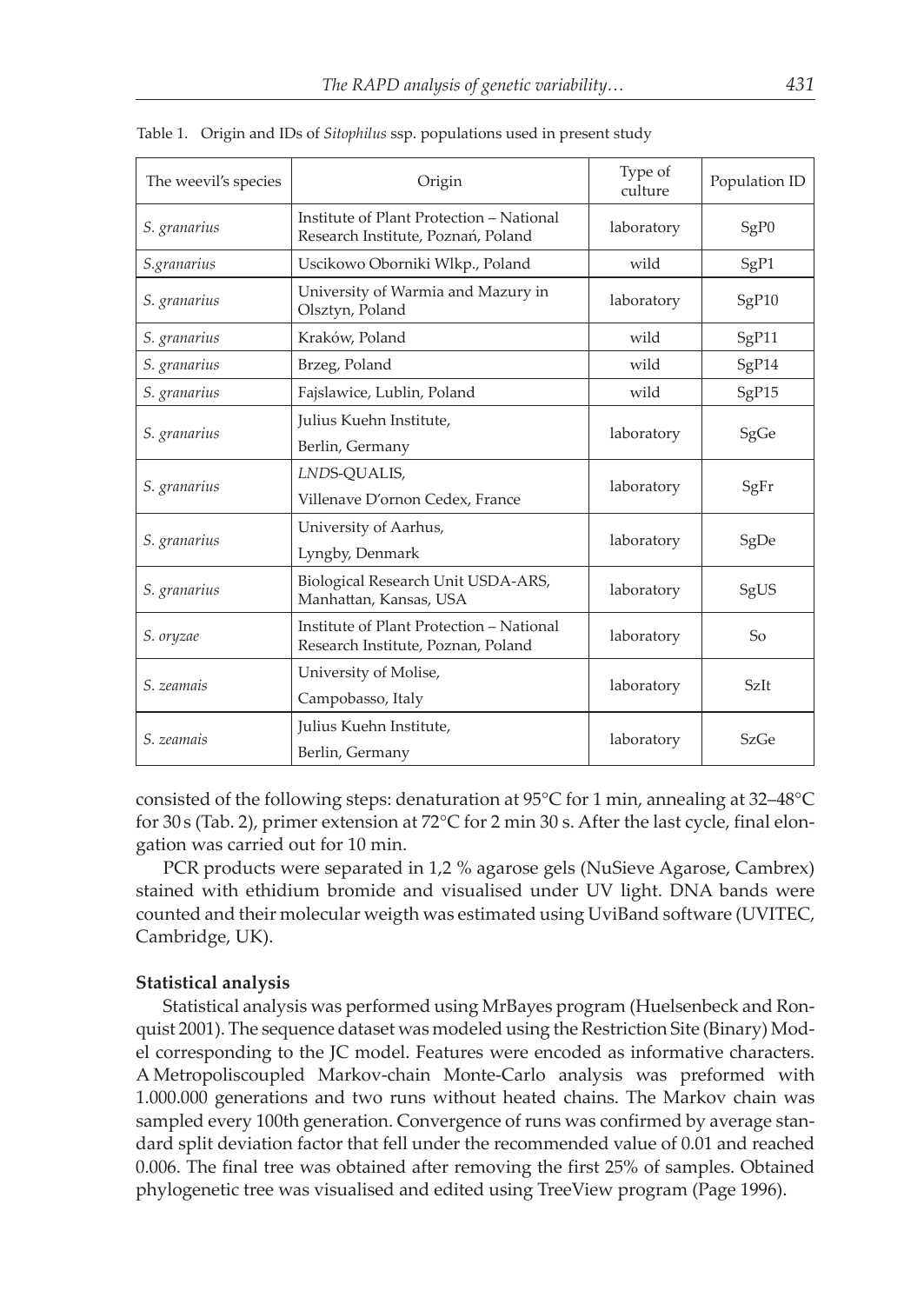| Primer name      | Sequence $5' \rightarrow 3'$ | Annealing temperature (Ta) $[^{\circ}C]$ |
|------------------|------------------------------|------------------------------------------|
| OPO02            | <b>ACGTAGCGTC</b>            | 46                                       |
| PSM <sub>5</sub> | GAGGGTGGCGGTTCT              | 44                                       |
| OPC <sub>5</sub> | <b>GATGACCGCCACGTAGCGTC</b>  | 48                                       |
| OPE04            | <b>GTGACATGCC</b>            | 34                                       |
| OPE07            | <b>AGATGCAGGC</b>            | 36                                       |
| OPE08            | <b>TCACCACGGT</b>            | 36                                       |
| OPE10            | CACCAGGTGA                   | 34                                       |
| OPE14            | <b>TGCGGCTGAG</b>            | 34                                       |
| A04              | AATCGGGCTG                   | 36                                       |
| CO <sub>2</sub>  | <b>GTGAGGCGTC</b>            | 34                                       |
| D <sub>05</sub>  | TGAGCGGACA                   | 36                                       |
| D <sub>13</sub>  | GGGGTGACGA                   | 36                                       |
| F <sub>06</sub>  | GGGAATTCGG                   | 34                                       |
| I20              | AAGCGGCCTC                   | 34                                       |
| $\overline{2}$   | <b>ATGGATCCGC</b>            | 34                                       |

Table 2. Primers used in RAPD analysis in the present study

### **RESULTS AND DISCUSSION**

The use of PCR-RAPD has been proposed for applications regarding differentiation between insect species and strains (Hoy 2003), determination of the origin of infestation during the transport through marketing channels (Dowdy and McGaughey 1993) and phylogenetic analyses (Taberner *et al*. 1997). The technique allows for detection of small differences in the genomes of stored product insects at the species as well as geographical populations level (Fleurat-Lessard and Pronier 2006).

The aim of our study was to assess the variability level between geographically isolated Polish populations of *S. granarius* on the basis of their molecular features and to inquire whether the differences between Polish and other European populations are significant. Two populations reared in isolation for decades (laboratory colonies from Poznań and Berlin) were used as well as some wild populations. The strongly geographically isolated USA population was chosen for a comparison to show the tendency in variability, if such would be ascertained.

Out of tested 20 primers, 15 gave informative results that were used in further analysis. On the basis of analysis of RAPD results in UviBand the most clear and informative bands of 500–3000 bp length were selected for statistical analysis (Fig. 1). Results were assembled as 178 binar features for 13 analysed populations and computed in MrBayes program.

Resulting phylogenetic tree was supported with high bootstrap values (Fig. 2.) and confirmed closer relationship between rice and maize weevils. The populations from Europe and USA seem to share equal level of diversity, apart from the laboratory colony from Germany and our Institute's laboratory colony originating from a few mixed populations, one of them derived from Germany. Close relationship between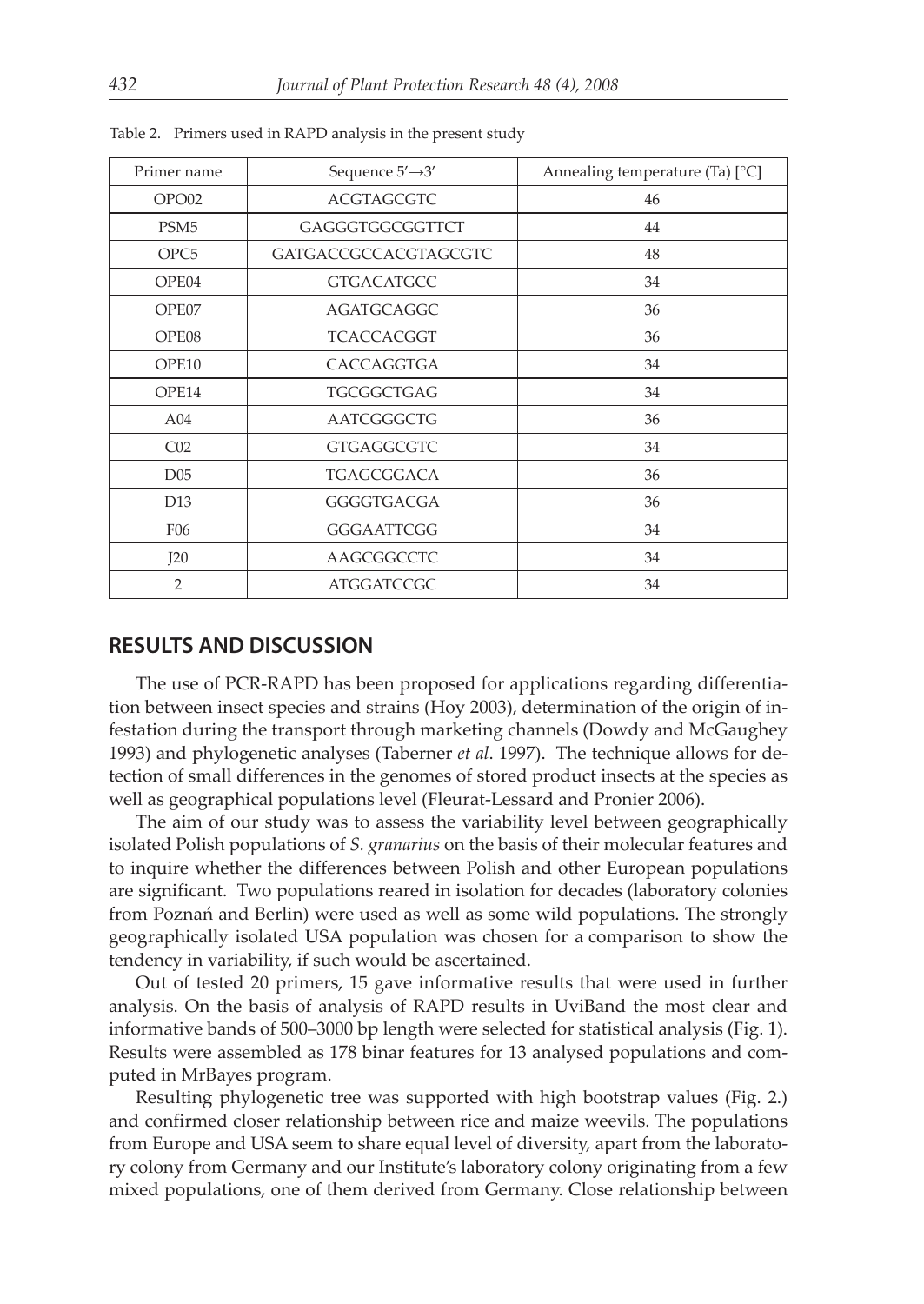

Fig. 1. Exemplary results of electrophoresis of PCR products with primers a) PSM5 b) OPC5 c) OPO02 d) F06 e) OPE14 f) analysis of results for primer C02 in UviBand software

| M – mass marker | $7 - SgP11$          |
|-----------------|----------------------|
| $1 - SgP0$      | $8 - SgUS$           |
| $2 - SgGe$      | $9 - SgP14$          |
| $3 - SgFr$      | $10 - SgP15$         |
| $4-SgDe$        | $11 - So$            |
| $5 - SgP1$      | $12 - SzGe$          |
| $6 - SgP10$     | $13 - SzIt$          |
|                 | C – negative control |

European and American populations was confirmed on the molecular level, affirming the hypothesis of European origin of granary weevil population from USA. The difference between two laboratory colonies (from Polish Institute of Plant Protection and the Institute for Stored Product Protection in Berlin) and the rest of European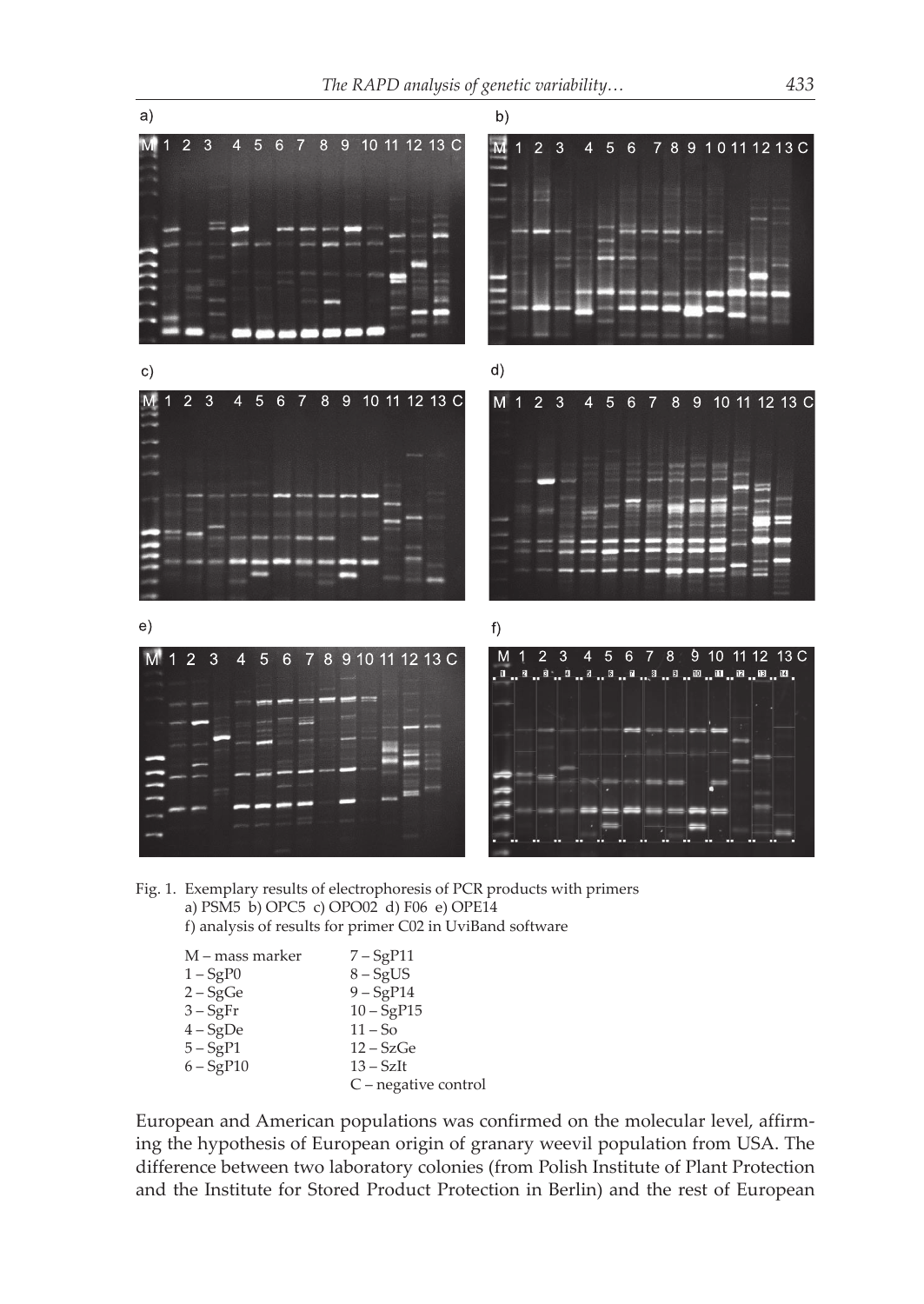populations might result from the long isolation of these populations (in the case of German population 70 years) and inbreeding. Generally, the variation within *S. granarius* specimen is low, probably due to the lack of evolutionary pressure and similar living conditions (stored grain).



Fig. 2. Phylogenetic tree of *Sitophilus* ssp. populations obtained after statistical analysis of RAPD results showing close relationship between *Sitophilus granarius* populations taken to the analysis

## **ACKNOWLEDGEMENTS**

The authors thank dr.E. James Throne, dr Patrick Ducom, dr Conrad Adler, dr Pasquale Trematerrea, and Lise Stengård Hansen for providing samples of insects.

## **REFERENCES**

Calvin D. 2001. Entomological notes at:

http://www.ento.psu.edu/extension/factsheets/pdfs/weevilsgrain.pdf

- Dowdy A.K., Mc Gaughey W.H. 1996. Using random amplified polymorphic DNA to differentiate strains of the Indian meal moth (Lepidoptera: Pyralidae). Env. Entomol. 25: 396–400.
- Fleurat-Lessard F., Pronier V. 2006. Genetic differentiation at the inter- and intra-specific level of stored grain insects using a simple molecular approach (RAPD). 9th International Working Conference on Stored Product Protection: PS5-9 – 6305: 446–455.
- Hoy M.A. 2003. Insect Molecular Genetics. 2nd ed. Academic Press, San Diego CA, USA, 544 pp.